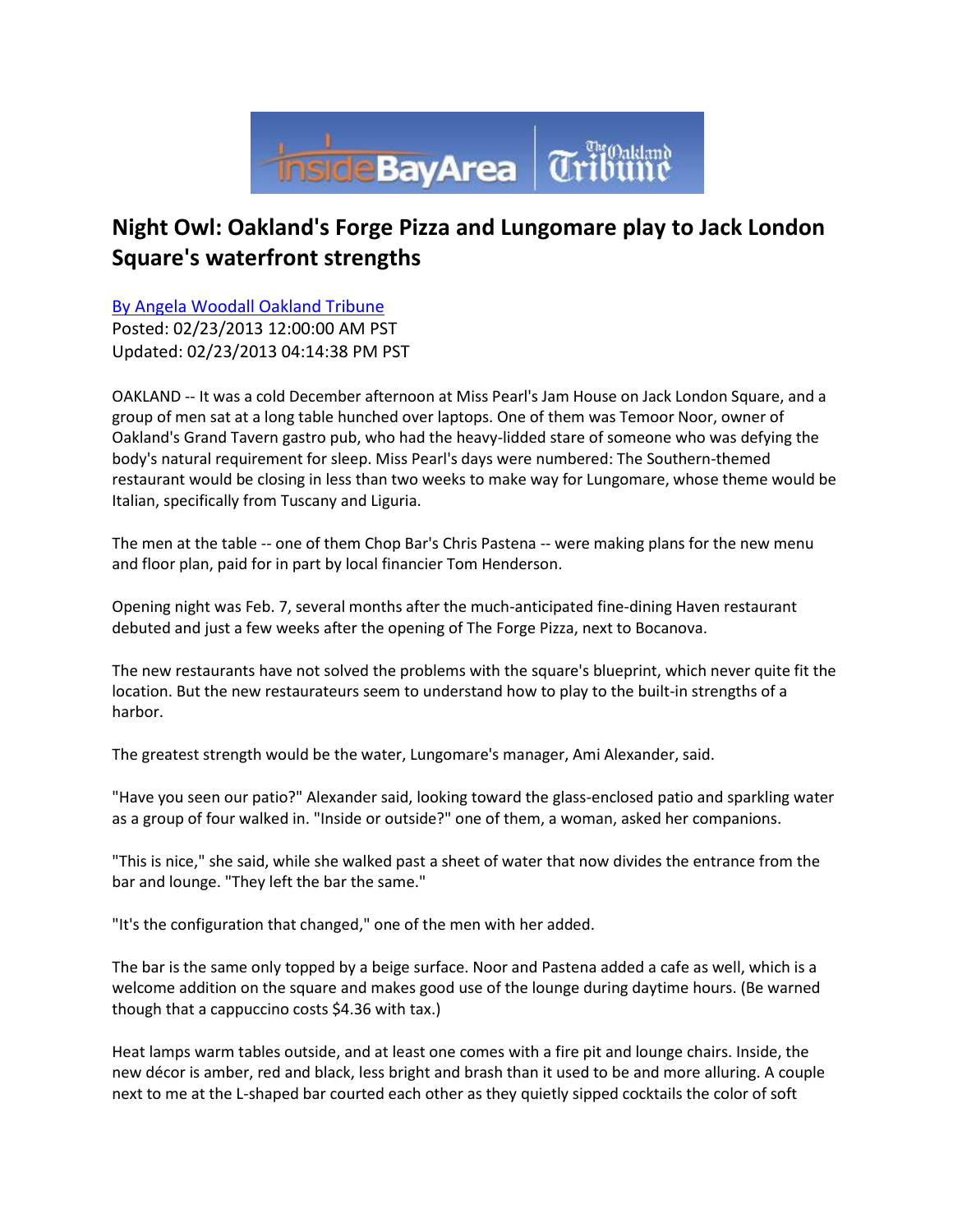sunshine. I drank a \$12 glass of lagrien red with an \$11 appetizer of baby squid covered in a rich red sauce and perched on a small cake made from chickpeas.

Former City Councilman Ignacio De La Fuente emerged from the vast dining area in the back. I am certain he pretended not to see me waving from the bar.

After an hour or so, I slid off the stool and walked over to Forge, the other new addition to Jack London Square. I expected it to be a temple where diners would worship obsessively tended dough and sauce made from Early Girl tomatoes. It was a fair assumption given that Forge's "pizza program" was designed by The Pizza Hacker, Jeff Krupman, and the pizzaiolo is Jeff Hayden of Boot and Shoe Service. The pizzas are perfectly blistered in a Valoriani oven, the Ferrari of pizza ovens, imported from Italy. Forge's pedigree also involves Kuleto's and Moose.

But Forge takes after its other comfort food siblings in Orinda, Table 24 and Barbacoa, a wood-fired Mexican grill. And despite the reclaimed wood, skyscraper ceilings and rustic metal, Forge feels like a brew pub. Booths along the far wall fill with a mixture of parents, kids and couples. Happy clusters of friends seem to gravitate toward the communal table. One of several tables for 10 in the back was filled on one side with five gray-haired customers who faced five 20-somethings. Forge is not the sports bar some people expected. Several TVs are visible from nearly anywhere in the room, including the rectangular bar that divides what is often a very loud room.

Outside is a sanctuary. Forge capitalized on the waterfront real estate by creating an outside gazebo with tables and two inviting fire pits surrounded by low-slung wood patio chairs.

"We started off thinking pizza and beer," owner Michael Karp said. "We wanted it to be comfortable and all about the food."

If the restaurants on Jack London Square were boats, Forge would be a 60-foot yacht with a party on the deck out in the bay.

Lungomare would be an Italian cruiser off the coast of Italy, while Bocanova would be sailing from the Gulf of Mexico to the Caribbean Sea. Haven could be a sailboat or a racing catamaran.

Heinold's First and Last Chance Saloon, by contrast, would be the sturdy old fishing boat that has outlasted the fancy yachts; she just needs a fresh coat of paint from time to time.

Scott's Seafood Restaurant would be one of those deluxe fishing vessels that take out happy tourists for a day on the water. That's where I headed next.

Louis Armstrong was playing when I walked into Scott's and a woman at the bar tipped back her beer glass to capture the last swig. I ordered a glass of 12-year-old Glenfiddich that numbed my gums.

Michael Bublé sang "Cry Me a River," and I stared at highlights of the NBA All-Star Game on the TV above the bar.

I remembered what Deputy Mayor Sandré Swanson told me back in January during Oakland Restaurant Week. We were at City Hall listening to an account of food and drink in Oakland's history. Restaurants